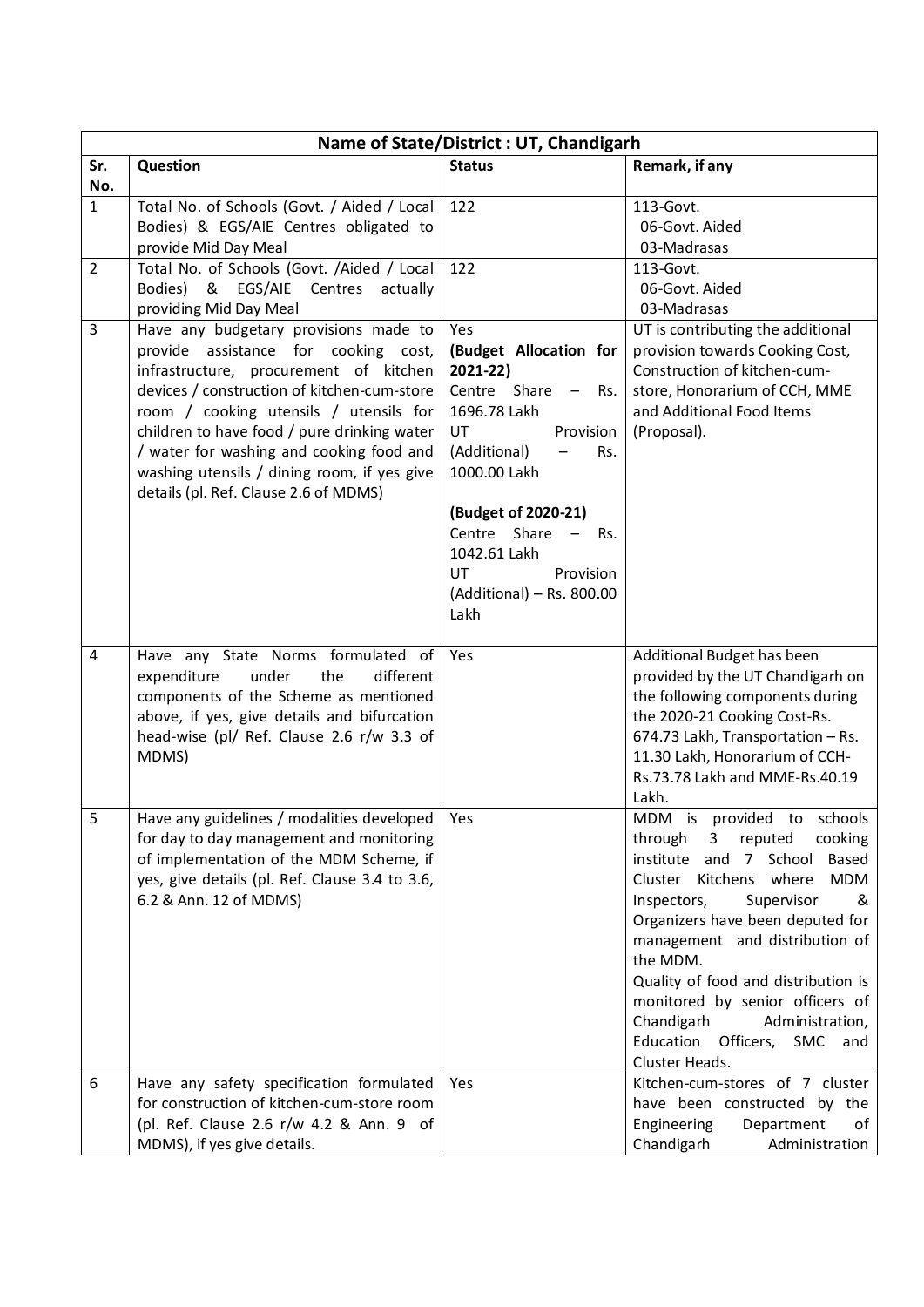|                |                                                                                    |     | keeping the all safety norms.                           |
|----------------|------------------------------------------------------------------------------------|-----|---------------------------------------------------------|
| $\overline{7}$ | Has any system established for Food                                                | Yes | In routine food grain is lifted every                   |
|                | Corporation of India for continuous and un-                                        |     | month from the FCI godowns as                           |
|                | interrupted flow of food grains to all                                             |     | per requirement and kept in the                         |
|                | eligible schools and centres, if yes give                                          |     | MDM godown of the department.                           |
|                | details. (Pl. Ref. Clause 2.6 r/w 3.7 & 3.8 of                                     |     | Rice is supplied to the cooking                         |
|                | MDMS)                                                                              |     | agency from the departmental                            |
|                |                                                                                    |     | godown as per their demand,                             |
|                |                                                                                    |     | wheat is issued to flour mills for                      |
|                |                                                                                    |     | milling<br>the<br>same<br>as<br>per                     |
|                |                                                                                    |     | requirement of<br>kitchens<br>and                       |
|                |                                                                                    |     | transported<br>the<br>kitchens<br>to                    |
|                |                                                                                    |     | through the transporter engaged                         |
|                |                                                                                    |     | by the department. There is no                          |
|                |                                                                                    |     | interruption in flow food grains.                       |
|                |                                                                                    |     | However a Nodal Officer has been                        |
|                |                                                                                    |     | appointed by the FCI/Education                          |
|                |                                                                                    |     | Department to resolve the issues                        |
|                |                                                                                    |     | immediately.                                            |
| 8              | Have any guidelines formulated to promote                                          | Yes | The requisite direction in this                         |
|                | and facilitate peoples' participation in the                                       |     | regard have been issued to all the                      |
|                | MDM Scheme, if, yes give details. (Pl. Ref.                                        |     | Heads of Schools.                                       |
|                | Clause 2.6 r/w 3.9 & 4.4 of MDMS)                                                  |     |                                                         |
| 9              | Have any guidelines framed for preparation                                         | Yes | MDM menu is approved by the                             |
|                | of nutritious and economical Mid Day Meal,                                         |     | committee consisting<br>of<br>the                       |
|                | if, yes give details. (Pl. Ref. Clause 4.1 of                                      |     | officers of Education Department,                       |
|                | MDMS)                                                                              |     | Cooking Institutes and Dieticians                       |
|                |                                                                                    |     | keeping in the view liking of                           |
|                |                                                                                    |     | children.<br>Point                                      |
| 10             | Has any IEC (Information, Education and                                            | Yes | Presentation<br>Power<br>prepared by the department and |
|                | Communication) activity undertaken to<br>inform the end beneficiary i.e. the child |     | Video clips developed by MHRD                           |
|                | the<br>through<br>parents<br>about<br>their                                        |     | about MDMS were shown to the                            |
|                | fundamental right to receive and duty of                                           |     | Children,<br>Parents<br><b>SMC</b><br>and               |
|                | the state to serve good quality and good                                           |     | members.                                                |
|                | quantity of hygienic food in dignified                                             |     |                                                         |
|                | manner, if yes give details. (pl. ref. cl.3.10)                                    |     |                                                         |
| 11             | Has any dedicated mechanism developed                                              | Yes | To redress the public grievances                        |
|                | for public grievance redressal with wide                                           |     | <b>SSMC</b><br>at<br>District<br>Level<br>is            |
|                | publicity and easy accessibility, if yes give                                      |     | constituted. Further a dedicated                        |
|                | details. Is there any separate web-site. (if                                       |     | Toll Free No. 1800-180-2053 is                          |
|                | yes give details. (pl/ Ref. Clause 6.3 of                                          |     | available in the office and updated                     |
|                | MDMS)                                                                              |     | on the web site of Education                            |
|                |                                                                                    |     | Department. In addition to this                         |
|                |                                                                                    |     | complaints are also entertained in                      |
|                |                                                                                    |     | the office phone no. 0172-                              |
|                |                                                                                    |     | 5021697.                                                |
| 12             | Have State Level, District Level and Block                                         | Yes | Attached. Annexure-I                                    |
|                | Level Steering-cum-Monitoring Committees                                           |     |                                                         |
|                | been constituted, if yes give composition of                                       |     |                                                         |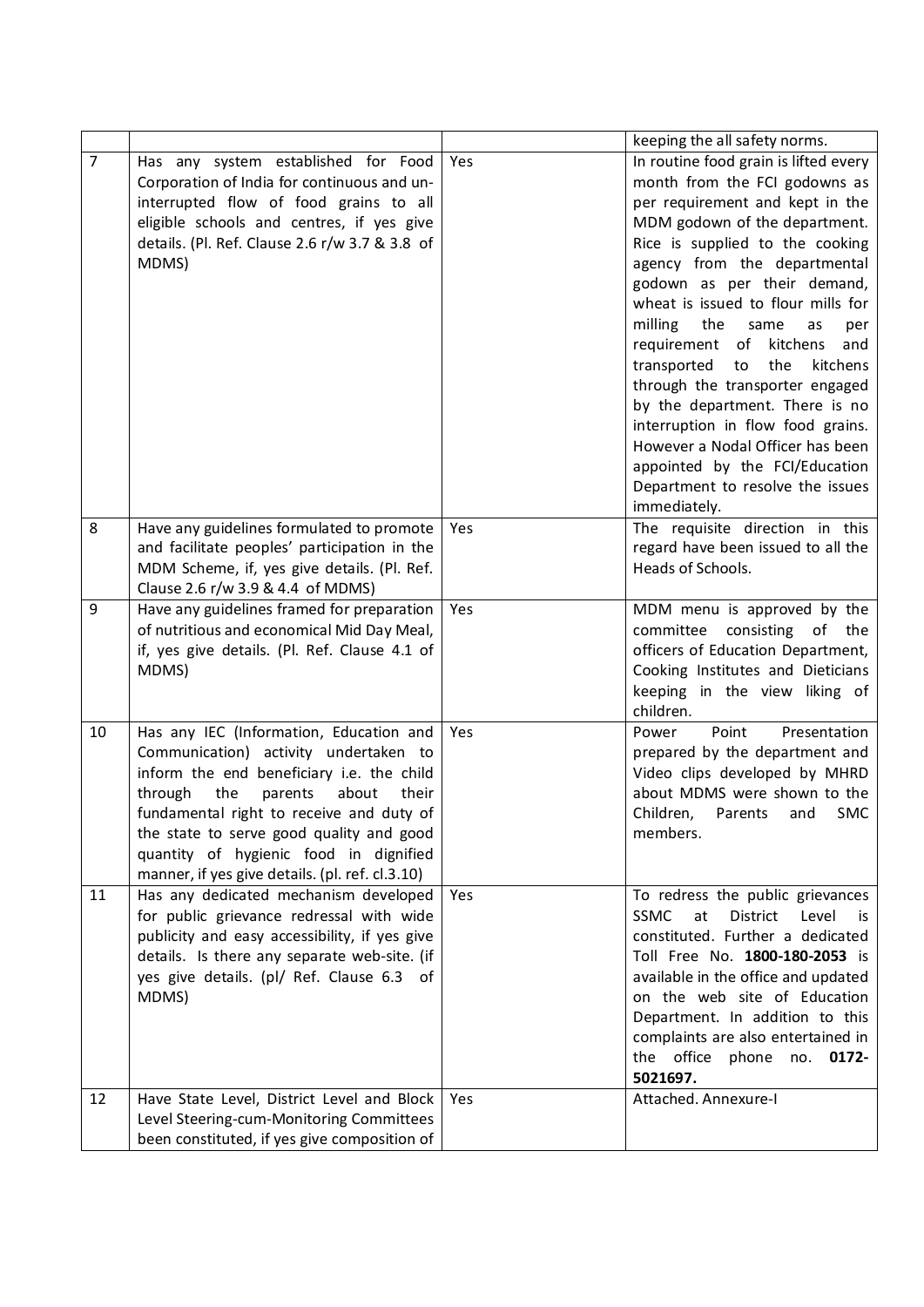|    | each of the committee. (pl/ Ref. Clause 3.2<br>r/w Ann. 8 of MDMS)                                                                                                                                                                                                                                             |                                                                                                                                                                                                                                                                    |                                                                                                                                                                                                                                                                                                                                                |
|----|----------------------------------------------------------------------------------------------------------------------------------------------------------------------------------------------------------------------------------------------------------------------------------------------------------------|--------------------------------------------------------------------------------------------------------------------------------------------------------------------------------------------------------------------------------------------------------------------|------------------------------------------------------------------------------------------------------------------------------------------------------------------------------------------------------------------------------------------------------------------------------------------------------------------------------------------------|
| 13 | What steps have taken for mobilization of<br>mothers to watch Mid Day Meal (Pl. Ref.<br>Circular dated 27.12.2005 of MDMS)                                                                                                                                                                                     | Yes                                                                                                                                                                                                                                                                | Preference in engagement<br>of<br>Cook-cum-helper, is given to the<br>mothers<br>whose<br>wards<br>are<br>studying in Govt. Schools.<br>From time to time, parents of the<br>school children are invited by the<br>Heads of schools to taste the<br>MDM and to check hygiene.<br>Mothers are also involved in<br>School Management Committees. |
| 14 | Does the State Government prepare and<br>send all necessary information to MHRD in<br>the manner as required under Para 5.1 r/w<br>Ann. 11 and Para 5.4 r/w Form 1.3 of<br>MDMS. Has any State Level Portal made to<br>make available all this information for<br>public at large.                             | Yes                                                                                                                                                                                                                                                                | All information related to MDMS<br>has been uploaded at the website<br>of Education Department with<br>separate link.                                                                                                                                                                                                                          |
| 15 | What is the status of setting up of<br>dedicated website for MDM at State Level<br>linked with districts, please furnish the<br>website address.                                                                                                                                                               | All information related<br>MDMS<br>has been<br>to<br>uploaded at the website<br>of<br>Education<br>with<br>Department<br>separate link.                                                                                                                            | http://www.chdeducation.gov.in                                                                                                                                                                                                                                                                                                                 |
| 16 | What are the steps taken for training of<br>cooks-cum-helpers on continuous basis on<br>Food Safety and Hygiene (Pl. ref. guidelines<br>dated 13.2.2015 of MDM Division, MHRD.                                                                                                                                 | Cook-cum-helpers<br>are<br>trained by the two Hotel<br>Management Institutes<br>viz Chandigarh Institute<br>of<br>Hotel<br>Managment<br>Ambedkar<br>Dr.<br>and<br>of<br>Institute<br>Hotel<br>Further<br>Managment.<br>cooks are also trained<br>on cascade basis. |                                                                                                                                                                                                                                                                                                                                                |
| 17 | Is there any consequential provision of law<br>in case a person is found guilty of not<br>properly implementing various aspects of<br>the Mid Day Meal Scheme? If not, then is<br>the State has any proposal to bring such<br>force<br>for<br>ensuring<br>law<br>in<br>better<br>implementation of MDM Scheme. | <b>No</b>                                                                                                                                                                                                                                                          | Any instructions in this regard<br>issued by the MHRD, GOI and<br>Chandigarh Administration shall<br>be followed.                                                                                                                                                                                                                              |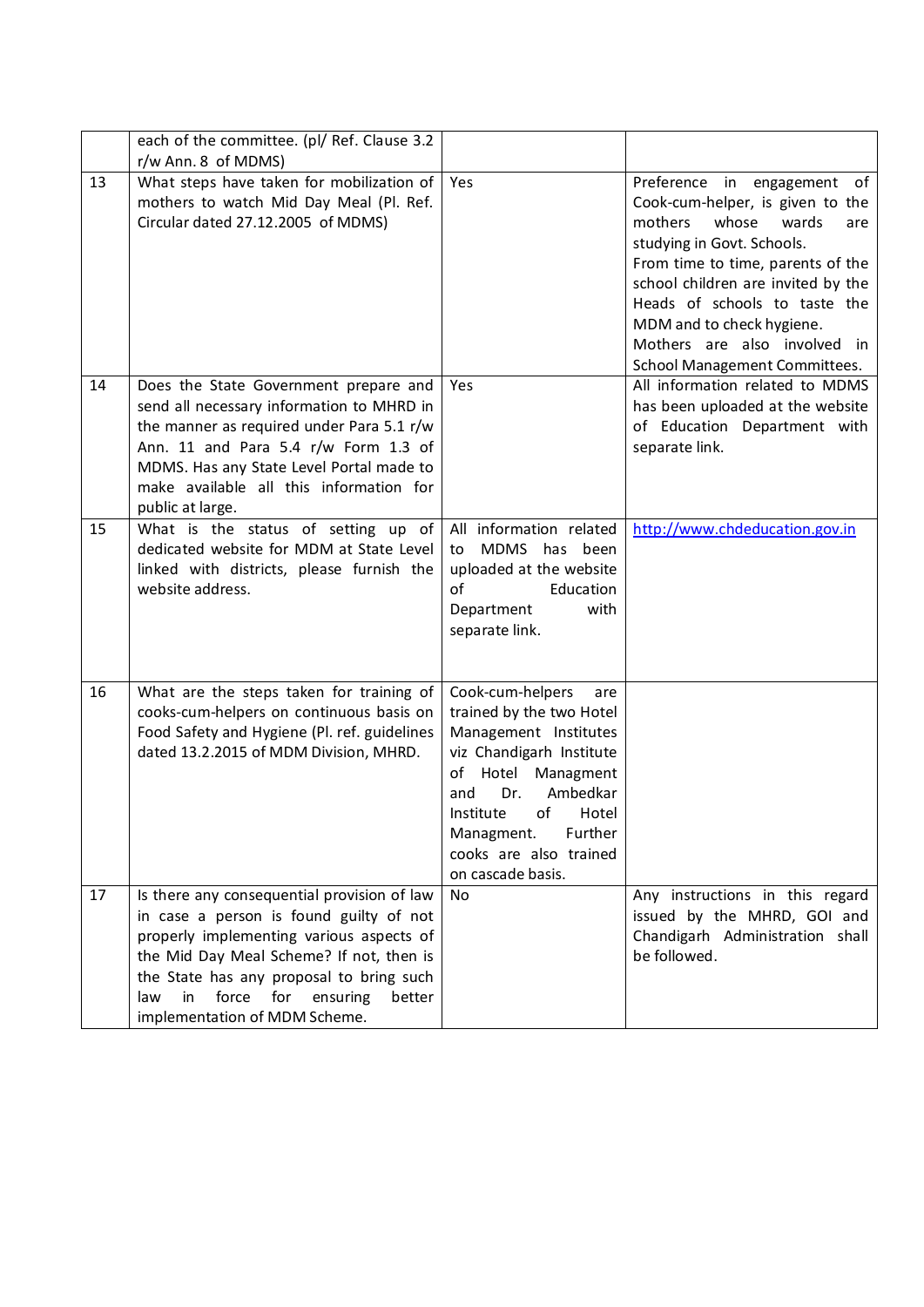## **State Level Steering-cum-Monitoring Committee**

| $\mathbf{1}$   | Adviser to the Administrator                    | Chairman                |
|----------------|-------------------------------------------------|-------------------------|
|                | UT, Chandigarh                                  |                         |
| 2              | <b>Home Secretary</b>                           | Ex-Officio Member       |
|                | Chandigarh Administration                       |                         |
| 3              | <b>Secretary Health</b>                         | Ex-Officio Member       |
|                | <b>Chandigarh Administration</b>                |                         |
| $\overline{4}$ | Finance-cum-Education Secretary,                | Ex-Officio Member       |
|                | Chandigarh Administration                       |                         |
| 5              | Secretary, Food & Supplies,                     | Ex-Officio Member       |
|                | <b>Chandigarh Administration</b>                |                         |
| 6              | Secretary, Social Welfare/Women & Child         | Ex-Officio Member       |
|                | Development, Chandigarh Administration          |                         |
| $\overline{7}$ | Secretary, Rural and Urban Development,         | Ex-Officio Member       |
|                | <b>Chandigarh Administration</b>                |                         |
| 8              | <b>Special Secretary Finance</b>                | Ex-Officio Member       |
|                | Chandigarh Administration                       |                         |
| 9              | Dr. Ashwani Luthra, IRS(Retd.)                  | Member                  |
|                | Former Chief Commissioner of Income Tax         |                         |
| 10             | Representative of Food Corporation of India     | Ex-Officio Member       |
| 11             | Ms. Sunita Malhotra                             | Member                  |
|                | Dietician, Department of Dietetics,             |                         |
|                | PGIMER, Chandigarh                              |                         |
| 12             | Ms. Nirupma Marwaha, Associate Professor &      | Member                  |
|                | HOD, Govt. Home Science College                 |                         |
|                | Sector-10, Chandigarh                           |                         |
| 13             | Ms. Neena Chopra, Programme Officer,            | Member                  |
|                | Office of Director Social Welfare, UT,          |                         |
|                | Chandigarh                                      |                         |
| 14             | Sh. Vishal Kalia, Faculty Member                | Member                  |
|                | AIHM-42, Chandigarh                             |                         |
| 15             | Dr. Adarsh Kohli, Professor,                    | Member                  |
|                | Department of Psychiatry                        |                         |
|                | PGIMER, Chandigarh                              |                         |
| 16             | Dr. B.S.Chavan, Professor and Head,             | Member                  |
|                | Department of Psychiatry                        |                         |
|                | GMCH-32, Chandigarh                             |                         |
| 17             | Ms. Indira Beniwal                              | Member                  |
|                | Principal, GMSSS-10, Chandigarh                 |                         |
| 18             | Dr. Preeti Garg, Lecturer in Sanskrit,          | Member                  |
|                | GMSSS-10, Chandigarh                            |                         |
| 19             | Representative of Panjab University, Chandigarh | Member                  |
|                | (Monitoring Institute)                          |                         |
| 20             | Director Public Instruction(S)                  | <b>Member Secretary</b> |
|                | Chandigarh Administration                       |                         |